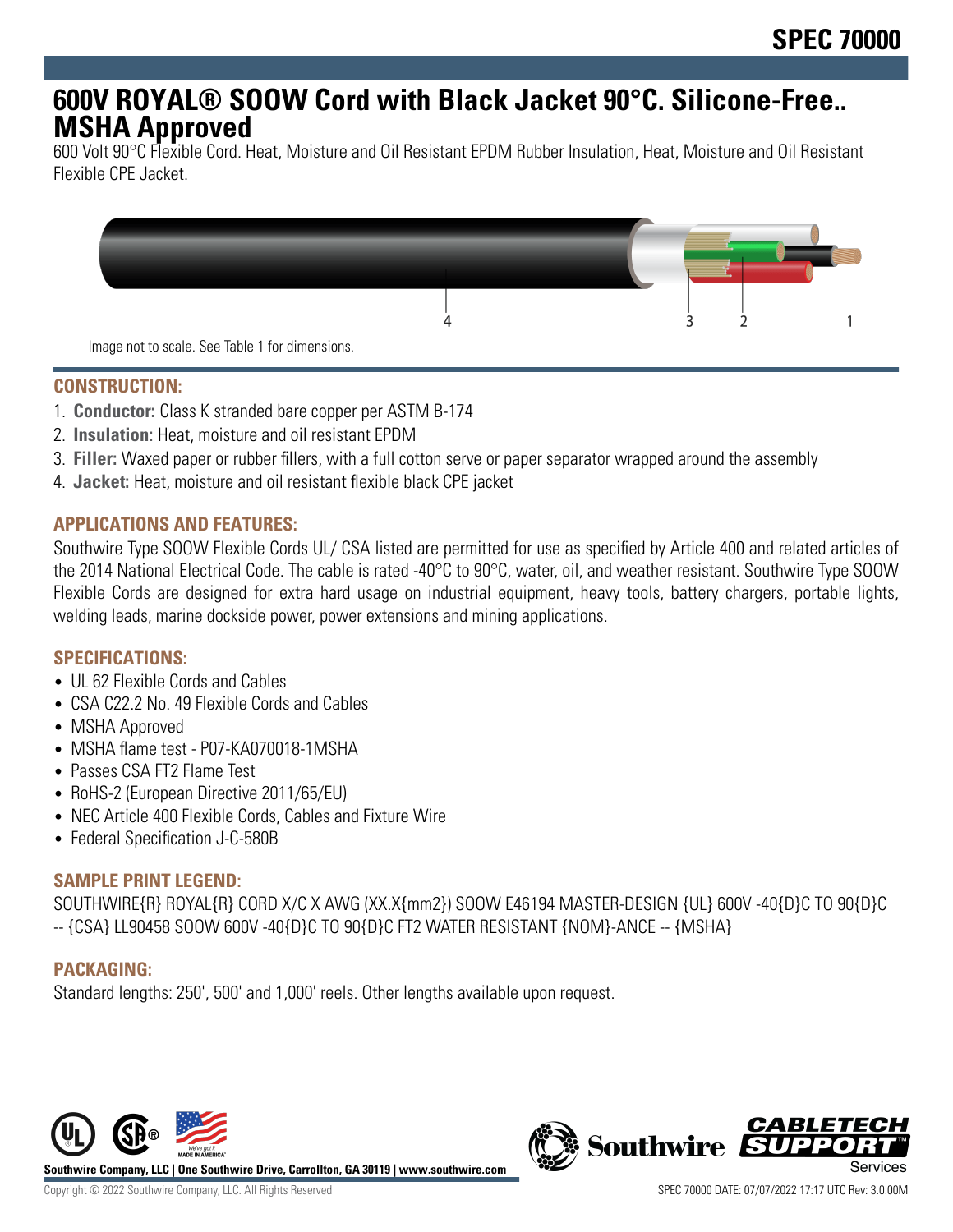## **Table 1 – Weights and Measurements**

| Stock Number   CCI Part # |            |                |                |            | Cond. Size Cond. Number Cond. Strands Insul. Thickness Approx. OD Approx. Weight Ampacity * DC Resistance |       |           |                |                  |
|---------------------------|------------|----------------|----------------|------------|-----------------------------------------------------------------------------------------------------------|-------|-----------|----------------|------------------|
|                           |            | AWG/Kcmil      | Count          | # x AWG    | mil                                                                                                       | inch  | lb/1000ft | Amp            | $\Omega/1000$ ft |
| 558140                    | 822225     | 18             | $\mathbf{2}$   | 16/30      | 30                                                                                                        | 0.35  | 67        | 10             | 6.59             |
| 558142                    | 822325     | 18             | 3              | 16/30      | 30                                                                                                        | 0.37  | 84        | 10             | 6.59             |
| 558143                    | 822425     | 18             | 4              | 16/30      | $30\,$                                                                                                    | 0.39  | 98        | $\overline{7}$ | 6.59             |
| 558235                    | 830505     | 18             | 5              | 16/30      | 30                                                                                                        | 0.47  | 138       | 5              | 6.59             |
| 560018                    | 822226     | 16             | $\mathbf{2}$   | 26/30      | 30                                                                                                        | 0.37  | 81        | 13             | 4.05             |
| 558100                    | 822326     | 16             | 3              | 26/30      | $30\,$                                                                                                    | 0.39  | 94        | 13             | 4.05             |
| 558101                    | 822426     | 16             | 4              | 26/30      | 30                                                                                                        | 0.42  | 118       | 10             | 4.05             |
| 558231                    | 830506     | 16             | 5              | 26/30      | 30                                                                                                        | 0.5   | 155       | 8              | 4.05             |
| 558138                    | 822227     | 14             | $\mathbf{2}$   | 41/30      | 50                                                                                                        | 0.5   | 134       | 18             | 2.55             |
| 558099                    | 822327     | 14             | 3              | 41/30      | 50                                                                                                        | 0.53  | 169       | 18             | 2.55             |
| 558102                    | 822427     | 14             | $\sqrt{4}$     | 41/30      | 50                                                                                                        | 0.57  | 201       | 15             | 2.55             |
| 558147                    | 830507     | 14             | 5              | 41/30      | 50                                                                                                        | 0.67  | 275       | 12             | 2.55             |
| 558139                    | 822228     | 12             | $\mathbf{2}$   | 65/30      | 50                                                                                                        | 0.57  | 184       | 25             | 1.61             |
| 558094                    | 822328     | 12             | 3              | 65/30      | 50                                                                                                        | 0.6   | 224       | 25             | 1.61             |
| 585842!                   | <b>TBA</b> | 12             | 3              | 65/30      | 46                                                                                                        | 0.605 | 222       | 25             | 1.61             |
| 558095                    | 822428     | 12             | 4              | 65/30      | 50                                                                                                        | 0.65  | 276       | 20             | 1.61             |
| 558104                    | 830508     | 12             | 5              | 65/30      | 50                                                                                                        | 0.71  | 326       | 16             | 1.61             |
| 558141                    | 822229     | 10             | $\overline{2}$ | 104/30     | 50                                                                                                        | 0.62  | 225       | 30             | 0.98             |
| 558097                    | 822329     | 10             | 3              | 104/30     | 50                                                                                                        | 0.66  | 299       | 30             | 0.98             |
| 558096                    | 822429     | 10             | 4              | 104/30     | 50                                                                                                        | 0.71  | 360       | 25             | 0.98             |
| 558103                    | 830509     | 10             | 5              | 104/30     | 50                                                                                                        | 0.77  | 418       | 20             | 0.98             |
| 631387^                   | <b>NA</b>  | 8              | 3              | 133/29     | 60                                                                                                        | 0.849 | 445       | 40             | 0.63             |
| 560039                    | 822316     | 8              | 3              | 133/29     | 60                                                                                                        | 0.85  | 485       | 40             | 0.63             |
| 630726                    | 822591     | 8              | 4              | 133/29     | 60                                                                                                        | 0.95  | 619       | 35             | 0.63             |
| 596961                    | 822540     | 8              | $\mathbf 5$    | 133/29     | 60                                                                                                        | 1.03  | 722       | 28             | 0.63             |
| 560041                    | 822391     | 6              | 3              | 133/27     | 60                                                                                                        | 0.98  | 700       | 55             | 0.4              |
| 560042                    | 822589     | $6\,$          | 4              | 133/27     | 70                                                                                                        | 1.13  | 837       | 45             | 0.4              |
| 562068                    | 822392     | 6              | 5              | 133/27     | 60                                                                                                        | 1.19  | 979       | 36             | 0.4              |
| 570054                    | 822601     | $\overline{4}$ | 3              | 133/25     | 60                                                                                                        | 1.14  | 902       | 70             | 0.25             |
| 560925                    | 822471     | 4              | 4              | 133/25     | 60                                                                                                        | 1.26  | 1144      | 60             | 0.25             |
| 562067                    | 822542     | $\overline{4}$ | 5              | 133/25     | 60                                                                                                        | 1.35  | 1320      | 48             | 0.25             |
| TBA                       | TBD        | $\overline{2}$ | 3              | 133/0.0223 | 60                                                                                                        | 1.31  | 1277      | 95             | 0.16             |
| 560928                    | 822491     | $\overline{2}$ | 4              | 168/24     | 60                                                                                                        | 1.47  | 1639      | 80             | 0.016            |
| 562065                    | 822492     | $\mathbf{2}$   | 5              | 133/0.0223 | 60                                                                                                        | 1.59  | 1925      | 64             | 0.16             |

All dimensions are nominal and subject to normal manufacturing tolerances

◊ Cable marked with this symbol is a standard stock item

\* Ampacities are based on TABLE 400.5(A)of the 2014 National Electrical Code and CEC Table 12.

! Orange jacket

^ Color sequence: black, red, green